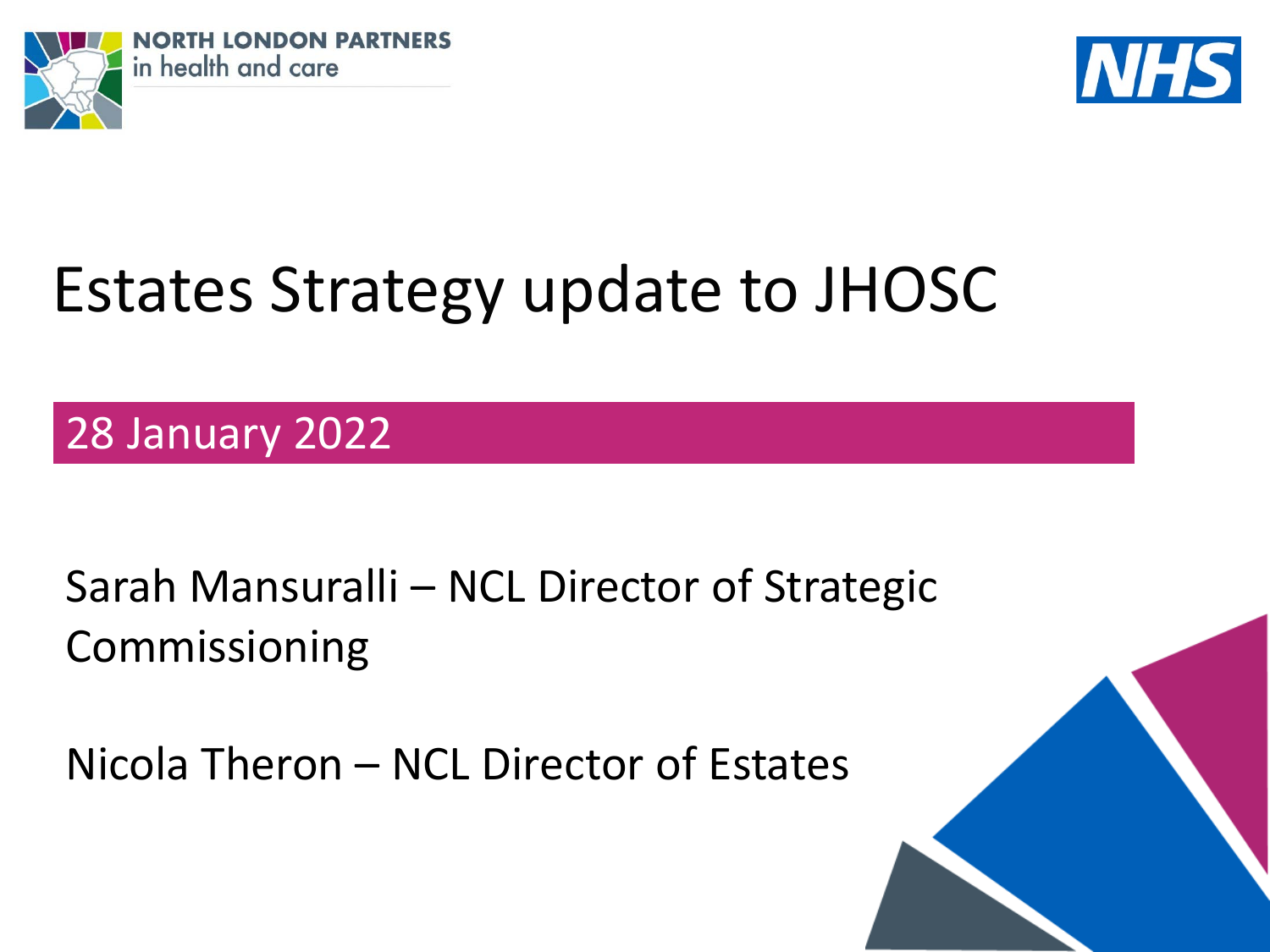



## Estates & Digital in the ICS

- NCL is working to update our infrastructure investment pipeline
- Changes in capital allocation are still being finalised by national partners
- What we know so far:
	- A longer, three-year settlement, which includes strategic and Business as Usual funding, centrally held by the ICS
	- Likely to be less overall than previous
	- Additional ring-fenced funds for specific digital, elective recovery & diagnostics programmes
	- Small annual amount for primary care (£2.5m pa)
- It means that prioritisation of spend and focus on need will be critical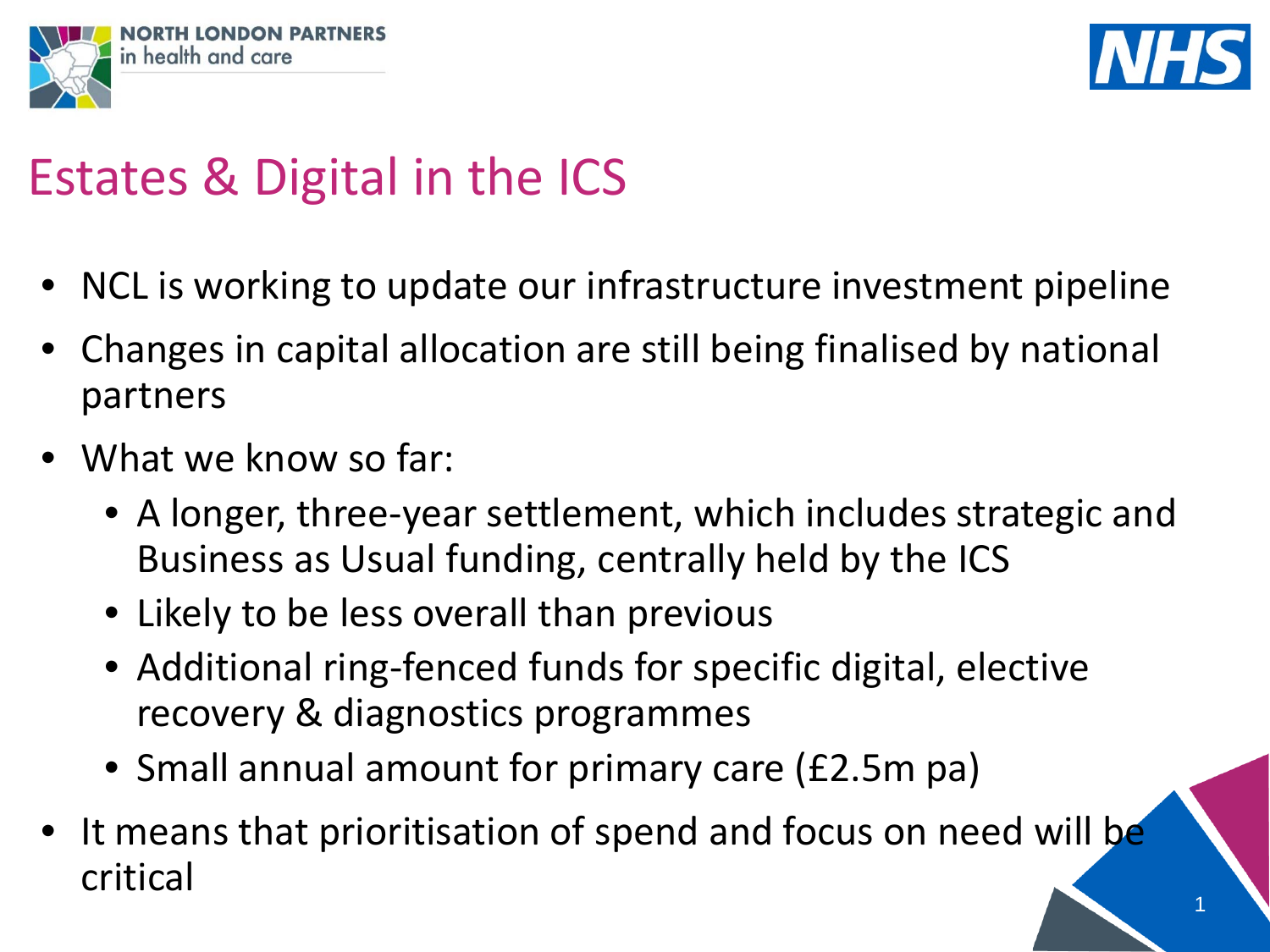

## Estates Headlines

#### **Much accomplished:**

- An updated scope  $\triangleright$  Estates and Digital
- To our delivery team
	- $\triangleright$  Borough Estates team skills pivotal to success
- To our governance
	- Estates Board, Local Care Infrastructure Board, PCCC, Local Estates Forums
- We are achieving more with same funding for resources

#### **Much to do:**

- There is not enough funding  $-$  we must be clear on priorities
- We must agree principles to fund schemes where need, not where money
- Affordability is key  $-$  we are developing a robust approach
- We must find new sources of capital funding for our Primary Care pipeline

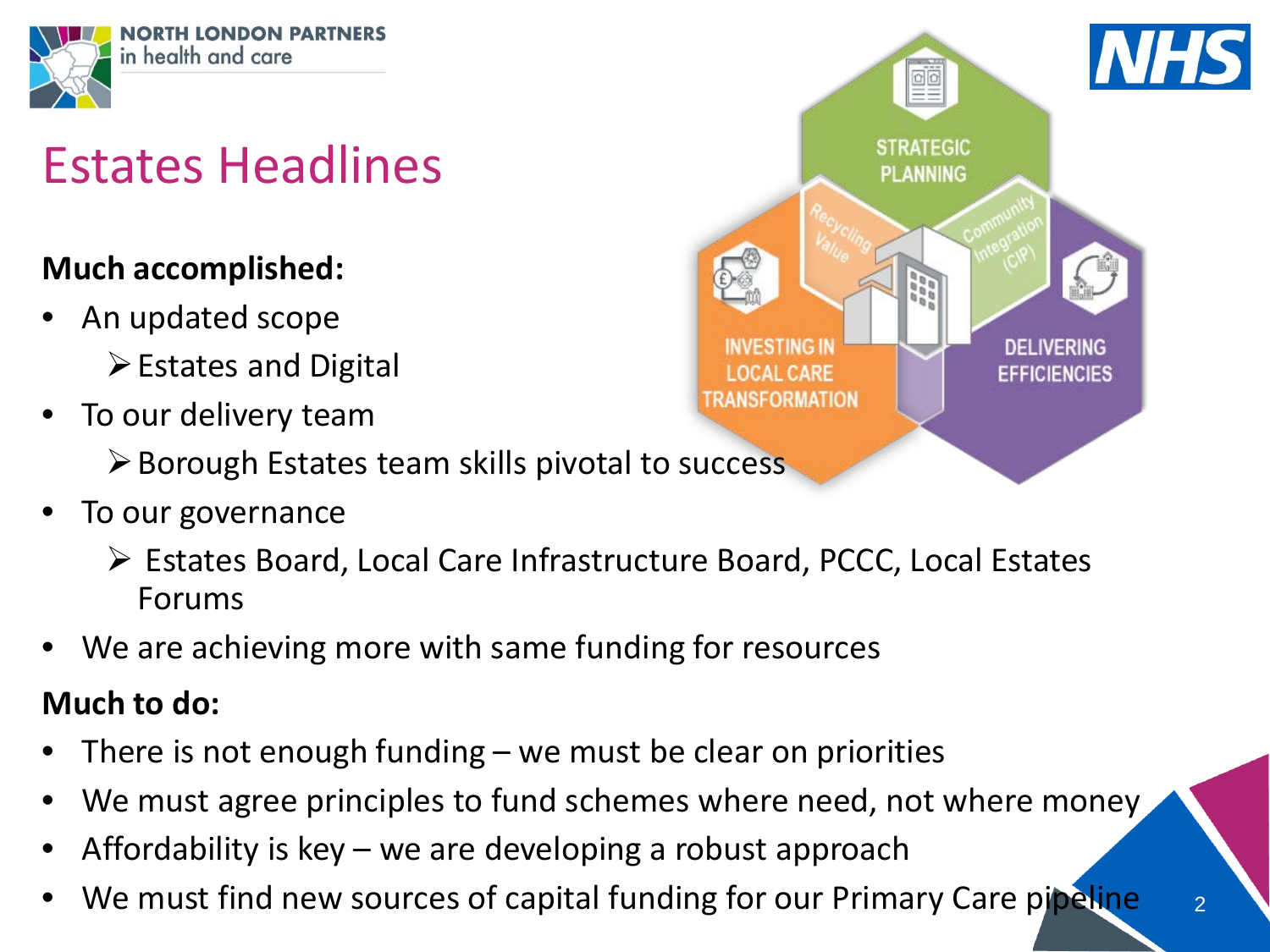



## Summary – our progress 2018 - 2021

We revised our workstreams in 2019-20. The figure below shows our progress since NCL's full Estates Strategy document was finalised.



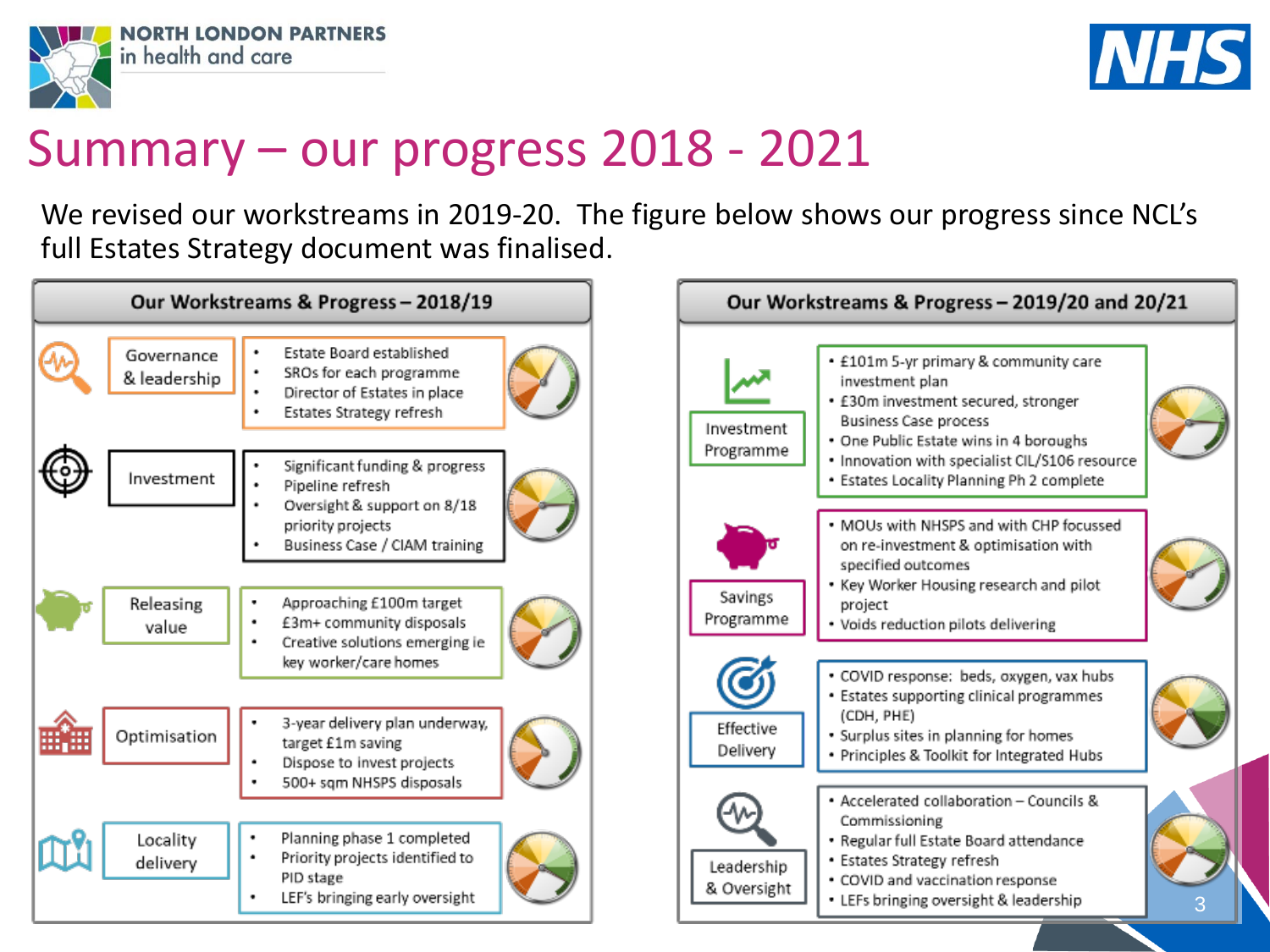



#### System Progress – Acutes and Mental Health

#### **Priority Projects - Acute** 画

- C&I St Pancras Redevelopment Programme:
	- Highgate East on site
	- Development partner appointed
	- Options for Ash House decant
	- South Wing Business Case in development
- Moorfields
	- Project Oriel Programme developing design and procuring development partner
	- Ophthalmic community diagnostic hubs
- BEH St Ann's Phase 1 new inpatient facility and 400+ homes
- RNOH 119 beds / £49m under budget & on time
- GOSH Sight & Sound Centre
- North Middlesex Paediatric Emergency expansion
- Royal Free £14m RFL decontamination reconfiguration
- UCLH Proton Beam and Grafton Way, A&E expansion
- Whittington postnatal ward refurb, Covid paediatric hub

#### **Vision for care**का

- Orthopaedic review will improve quality & efficiency of services and estates
- Mental Health improving inpatient & community services
- Maternity review to commence
- Support for Community Beds and Community Service Reviews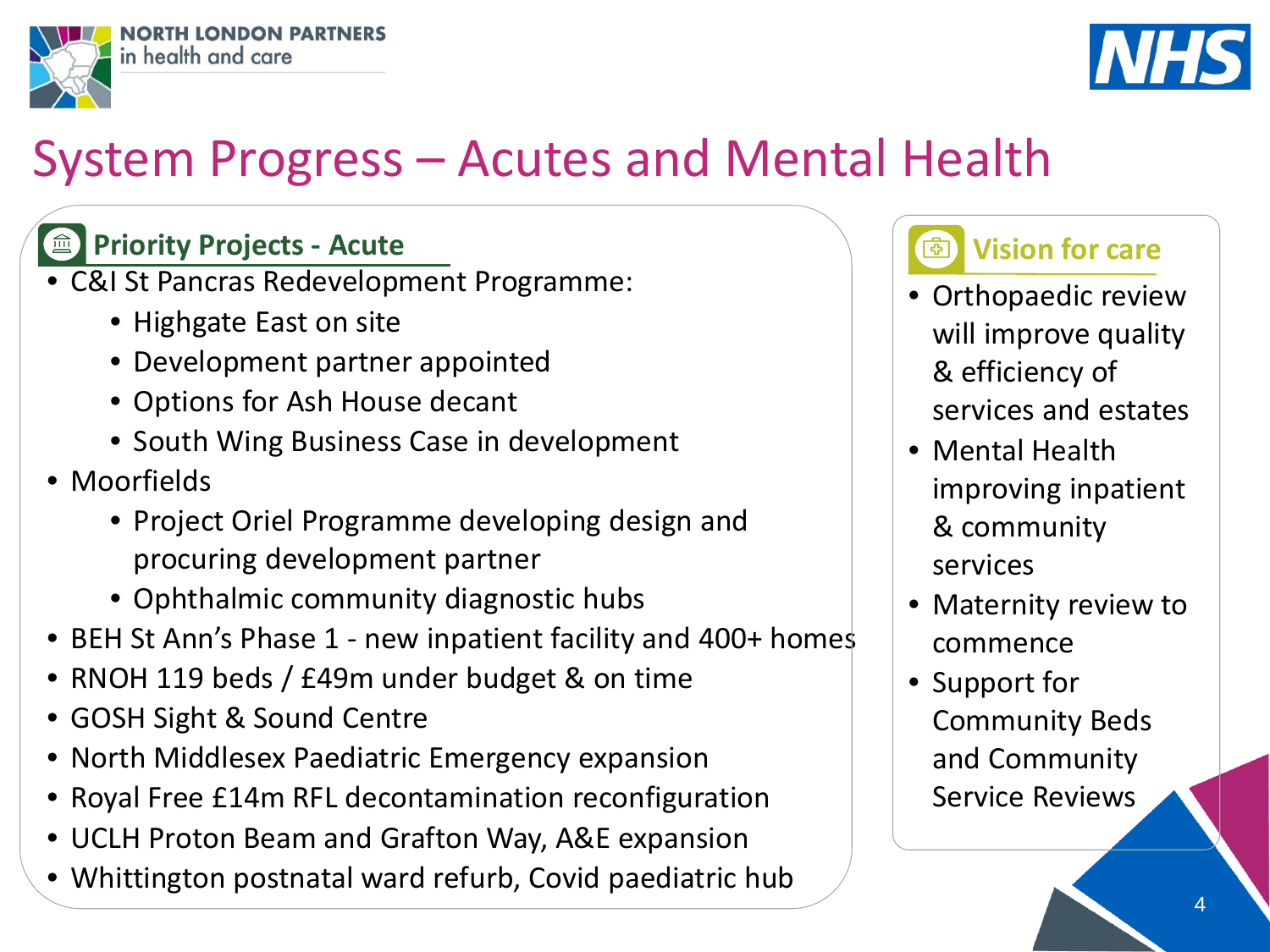



### System Progress – Primary and Community

#### **Priority Projects Primary & Community**

- NCL-wide medical records rooms conversion £2.4m across 30 practices receiving national interest
- Barnet: Colindale schemes supporting 4,000+ new homes, significant S106 funds
- Islington: £1m Village Practice on track to create 600+ more appointments/week; Vorley Road first of several Councill regeneration projects with health centres
- Haringey: Tottenham Hale, Green Lanes & Muswell Hill £12m+ investment. Wood Green – new integrated health centre and Community Diagnostic Centre
- Enfield Meridian Water supporting growth of 14,000 homes (Phase 1)
- Camden Somers Town expansion supports St Pancras programme. Hunter St project will resolve void
- CLCH working with Barnet to take space at Colindale, key occupier at Edgware CH and Finchley MH
- CNWL Camden projects South Wing project, part of wider St Pancras Redevelopment; Belsize Priory Health Centre; Hunter Street

#### **Core Estate**

- Continuing improvements at Finchley MH producing better care and £1m saving
- Edgware CH masterplan developing. Plot A permission received
- Supporting disposals at Finchley MH & Edgware CH – Homes for NHS Staff
- Supporting CDH, vaccinations and recovery
- Programmes to improve utilisation for LIFT and NHS PS buildings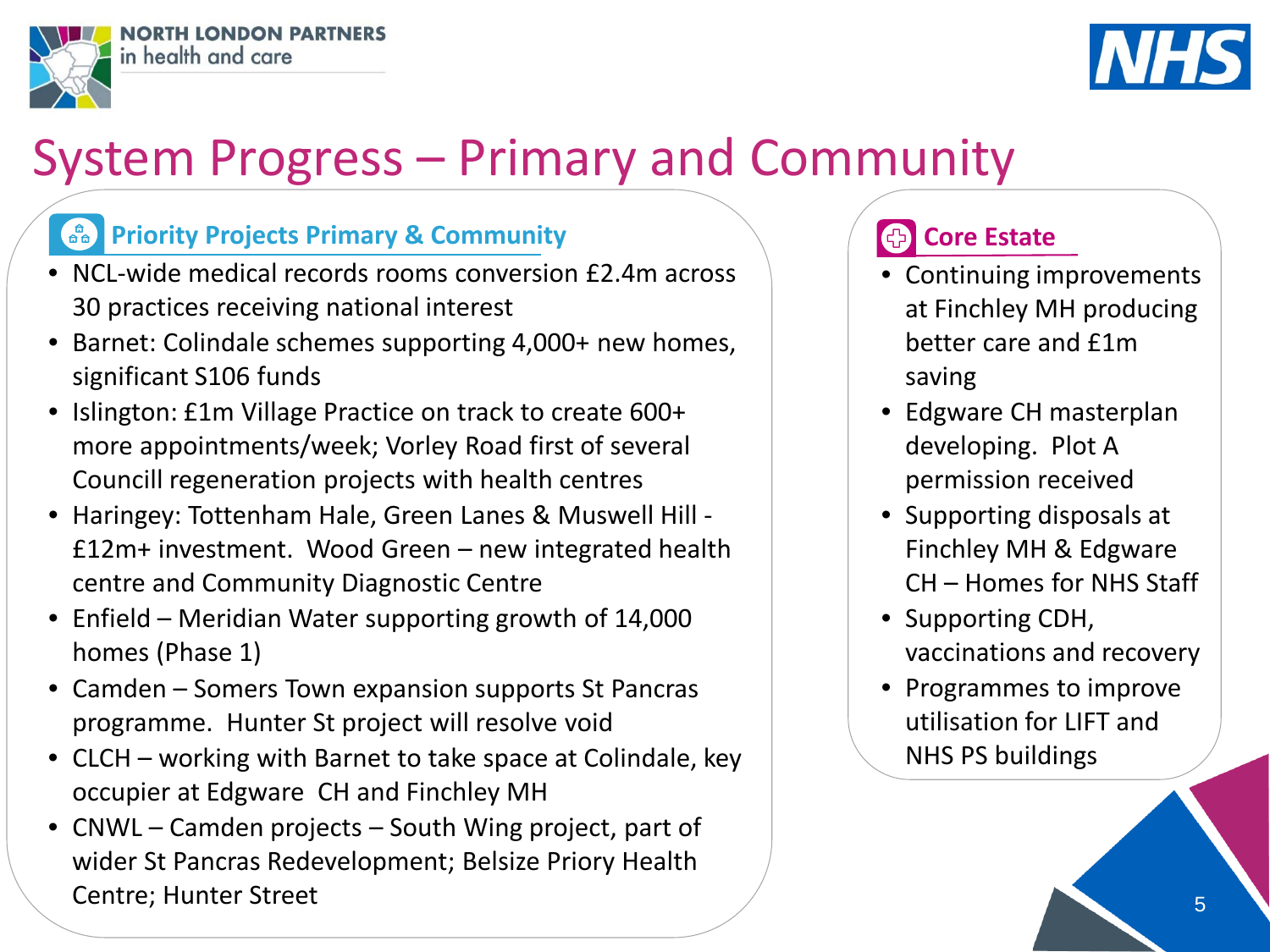



#### Acutes and Mental Health funding

- Trusts are finalising 10-year capital pipelines containing a mix of strategic, transformational and BAU (e.g. replacement) schemes coming to £3bn+
- Schemes for the next three years significantly exceed draft funding
- We will categorise ICS envelope schemes to enable us to start to model what a balanced system solution might look like (e.g. each year could be 50% operational, 20% transformational, 30% strategic)
- We have identified schemes that might be candidates for national funding e.g. elective recovery, digital, diagnostics, which might ease pressure on the ICS capital envelope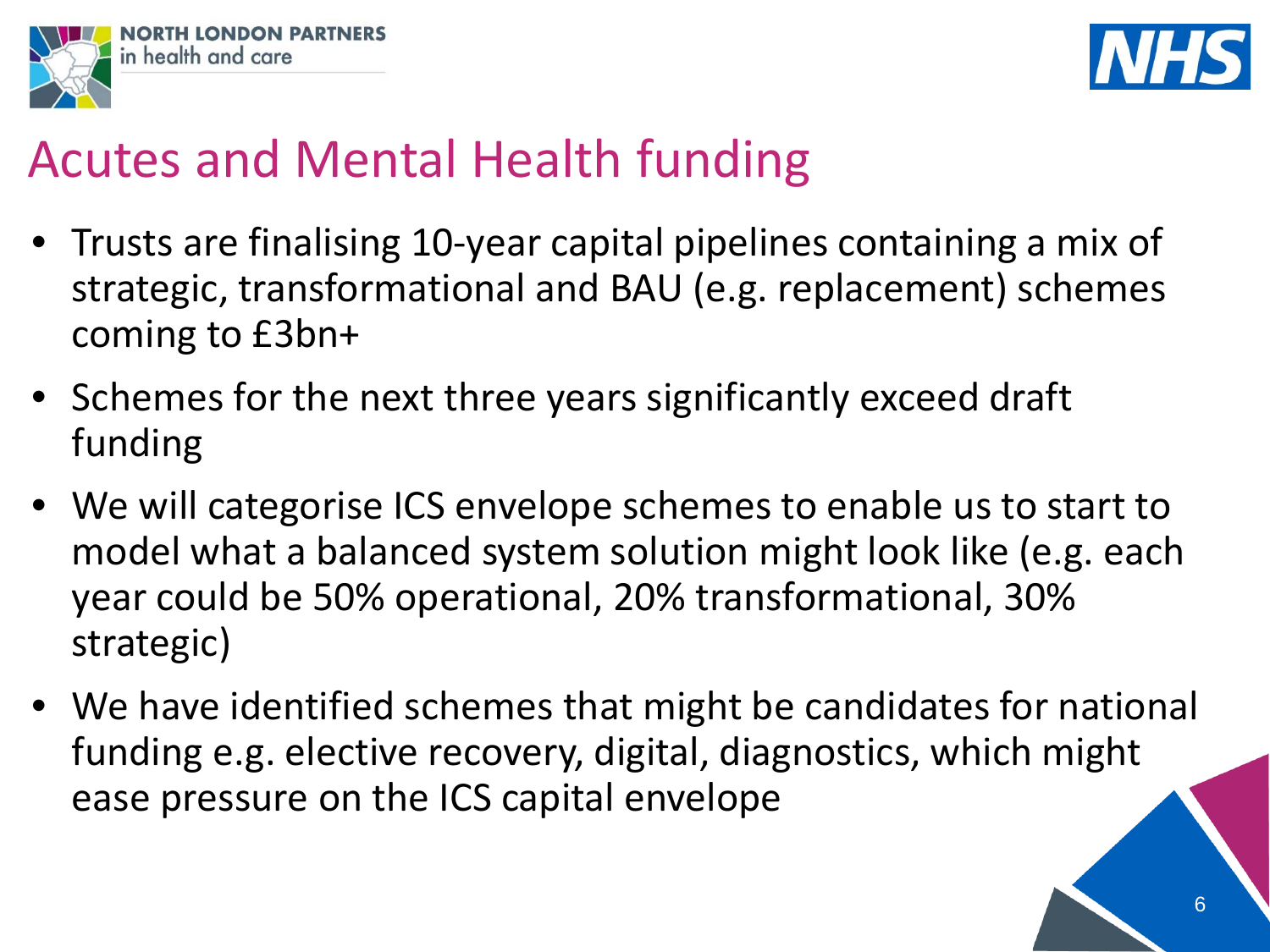



## Primary Care funding



- We are constantly working to identify sources of funding for our primary care investment pipeline, but it remains scarce
- Eliminating voids and improving utilisation in existing buildings is a core focus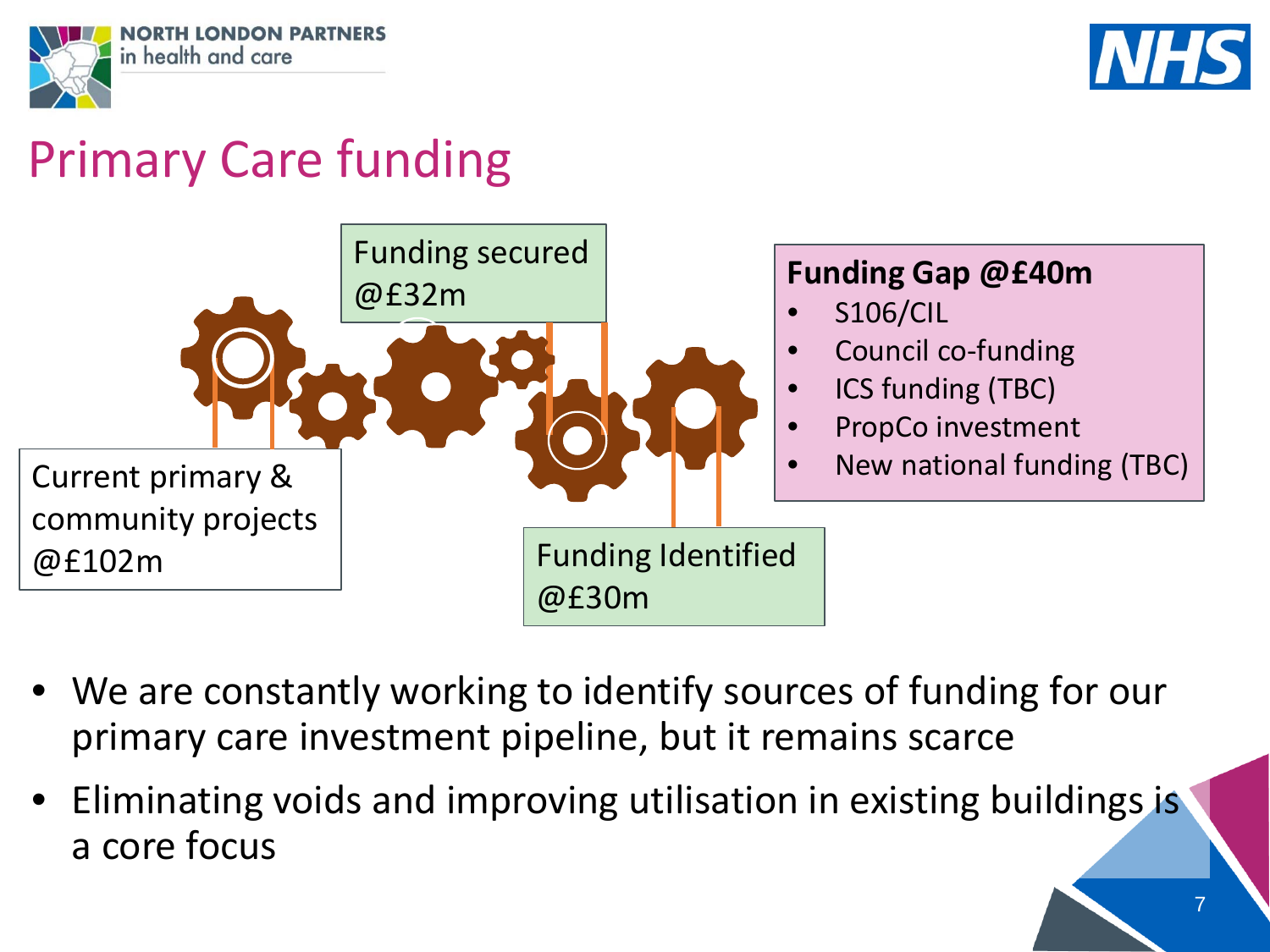

**NORTH LONDON PARTNERS** in health and care



## Our Prioritisation Process



|              |    | <b>Initial Sift Criteria</b>       | Weight | Good evidence consists of:                                          |  |
|--------------|----|------------------------------------|--------|---------------------------------------------------------------------|--|
| Initial Sift | 1  | Leadership                         | 10     | Strong evidence of stakeholder engagement and/or plan. High         |  |
|              |    |                                    |        | degree of support from the proposing organisation                   |  |
|              | 2a | Activity & Demand                  | 10     | Evidence and explanation of current activity / baseline and future  |  |
|              |    |                                    |        | demand assumptions                                                  |  |
|              | 2b | System Demand<br>Management        | 20     | Demonstration of how scheme supports system approach to             |  |
|              |    |                                    |        | managing activity & demand at the appropriate level of acuity.      |  |
|              |    |                                    |        | Demonstrates positive impacts on managing demand                    |  |
|              | 3  | Transformation, patient            |        | Scheme will substantially transform the service model, patient care |  |
|              |    | benefit and workforce<br>40        |        | or integration; enables transformation across clinical pathways;    |  |
|              |    | benefit                            |        | enables new ways of working                                         |  |
|              | 4  | Estates / Infrastructure<br>Issues | 20     | The scheme offers improvements to the estate or releases value to   |  |
|              |    |                                    |        | support clinical priorities. This does not exclude schemes aimed at |  |
|              |    |                                    |        | resolving backlog or compliance issues                              |  |

- This process has developed to include strategic commissioning colleagues and clinicians to help provide estate responses to the CCG's priorities.
- Pipeline updated in January '21
- Early '22 being refreshed to ensure criteria/process are fully aligned to the CCG / ICS strategic vision and priorities and
	- Reflect the growing maturity of the system
	- Link strategically important projects
	- Incorporate COVID-19 lessons
	- Group projects to best position them for potential funding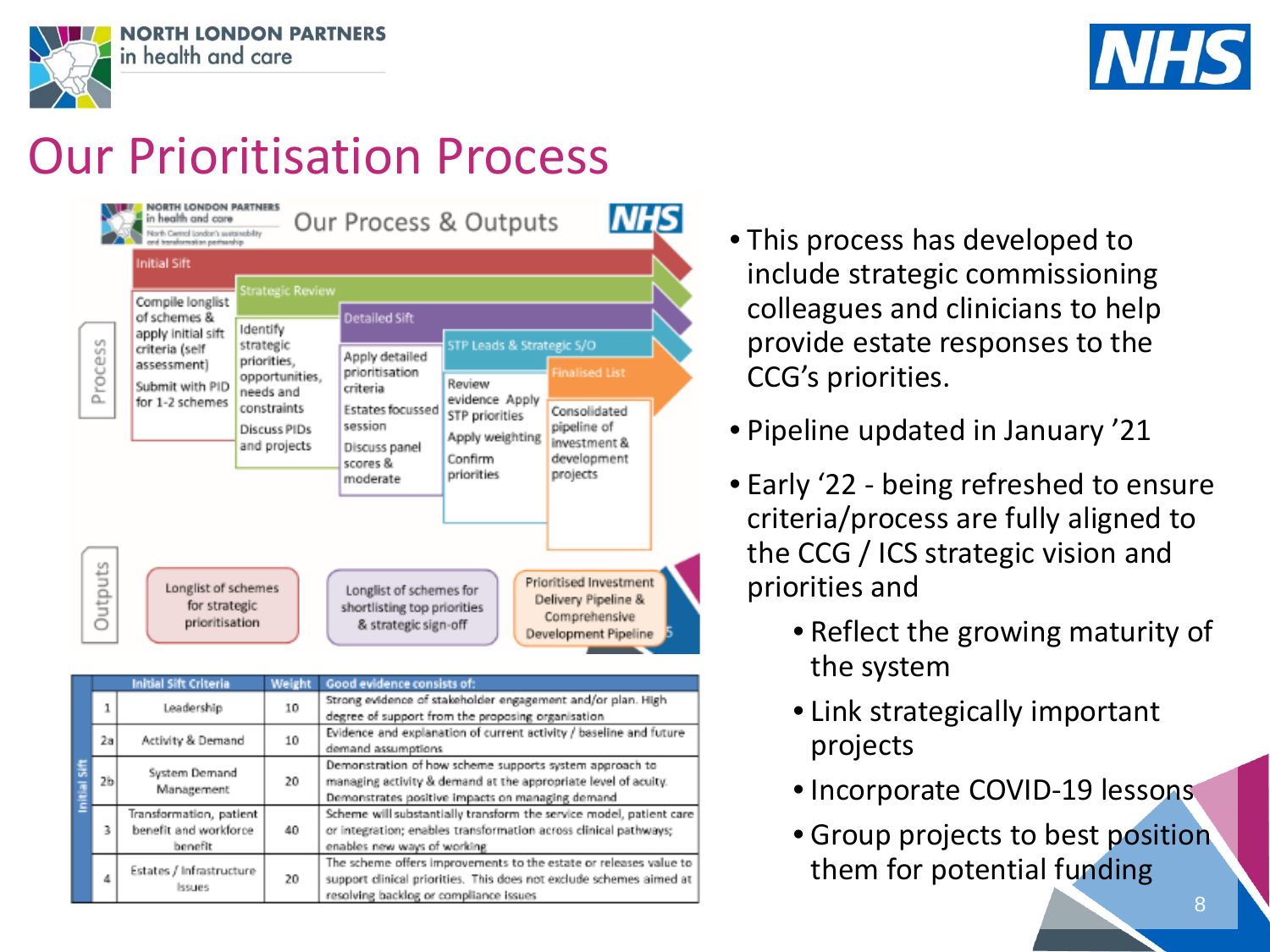



#### Estates Investment Pipeline Summary





In January 2021:

- 179 projects identified, total value @£1.5bn
- 27 projects prioritised, total value of @0.4bn
- **Planned care & mental health**  $\omega$ 50% total
- Diagnostics 14% & £54m
- Primary & community projects @£100m, with @£40m funding gap
- Compared to current P&C profile 36 assets, £30m value

Now updating to include Digital and align to Trust capital plans